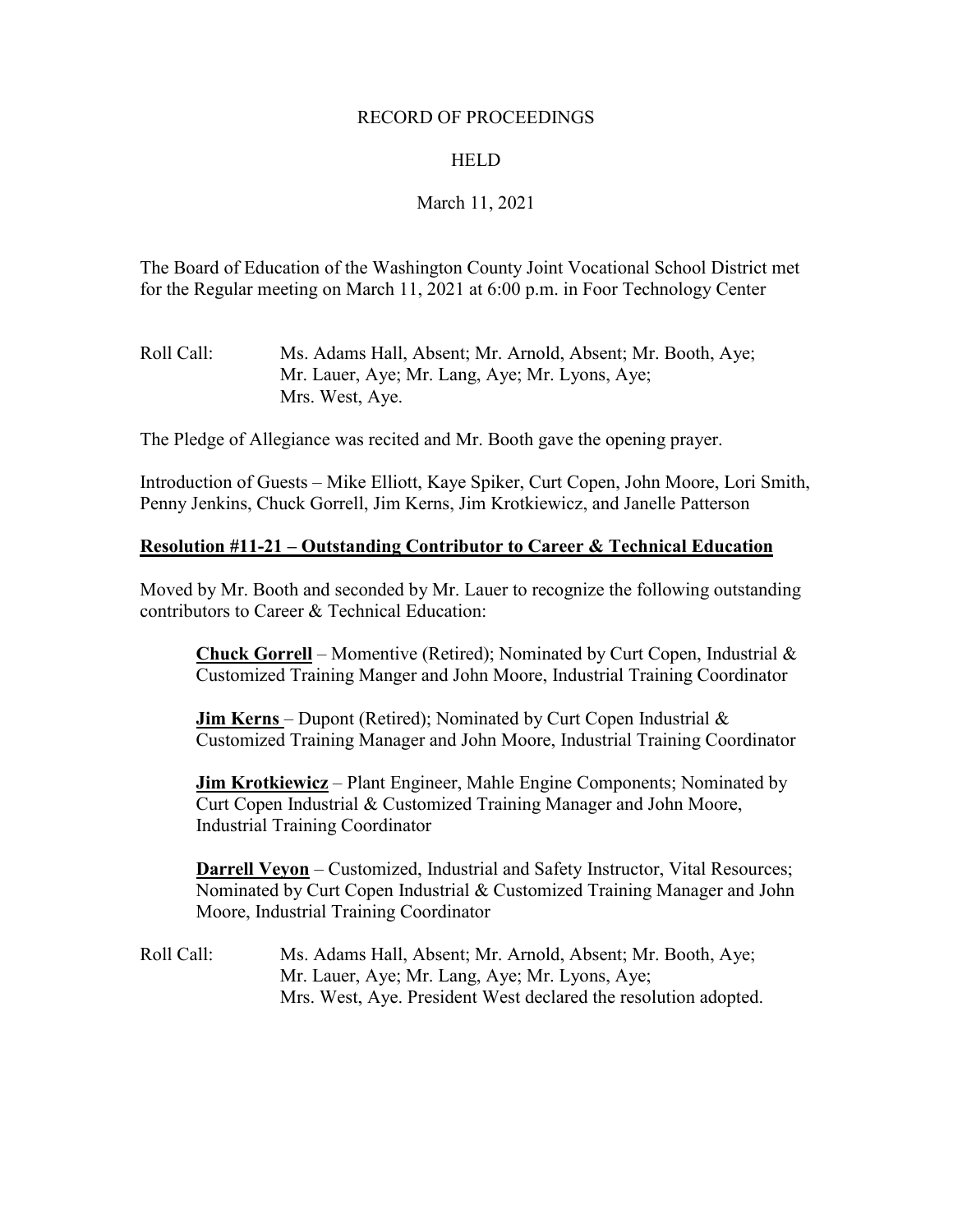Page 6255 Minutes – Washington County JVS District March 11, 2021

Treasurer's Report and Business

- a. Renovation Update for Cafetorium and Kitchen
- b. CARES Act addition

## **Resolution #12-21**

Moved by Mr. Lauer and seconded by Mr. Lyons to approve the following consent agenda items:

- a. Waive the reading and approve the minutes of the regular meeting of February 11, 2021.
- b. Approve the Financial Report by fund/special cost center, check register, bank reconciliation, and record of cash and investments for the month of February 2021.
- c. Approve increase of Revenue and Appropriations for **Cares Act** (Fund 599-920C) allocation of \$73,406 for FY2021.
- d. Adopt amounts and rates set by county budget commission for 2021-2022 below:

### **SCHEDULE A**

#### SUMMARY OF AMOUNTS REQUESTED FROM GENERAL PROPERTY TAX APPROVED BY BUDGET COMMISSION, AND COUNTY AUDITOR'S ESTIMATED TAX RATES

| FUND                 | Amounts to be<br>Derived from<br>Levies Inside 10<br>Mill Limitation | Amounts to be<br>Derived from<br>Levies Outside 10<br>Mill Limitation * | County<br>Auditor's<br>Estimate of<br>Rate to be<br>$L$ evied $-$<br>Inside 10 Mill<br>Limit | County<br>Auditor's<br>Estimate of<br>Rate to be<br>$L$ evied $-$<br>Outside 10<br>Mill Limit |
|----------------------|----------------------------------------------------------------------|-------------------------------------------------------------------------|----------------------------------------------------------------------------------------------|-----------------------------------------------------------------------------------------------|
| Sinking Fund         |                                                                      |                                                                         |                                                                                              |                                                                                               |
| Bond Retirement Fund |                                                                      |                                                                         |                                                                                              |                                                                                               |
| Classroom Facilities |                                                                      |                                                                         |                                                                                              |                                                                                               |
| General Fund         |                                                                      | 2,805,960                                                               |                                                                                              | 1.80                                                                                          |
| Emergency Fund       |                                                                      |                                                                         |                                                                                              |                                                                                               |
| Total                |                                                                      | 2,805,960                                                               |                                                                                              | 1.80                                                                                          |

### **SCHEDULE B**

#### LEVIES OUTSIDE 10 MILL LIMITATION, EXCLUSIVE OF DEBT LEVIES

| <b>FUND</b>                                                                                 | Maximum Rate<br>Authorized to be<br>Levied | County<br>Auditor's<br>Estimate of<br>Yield of Levy<br>(Carry to<br>Schedule A.<br>Column II)* |
|---------------------------------------------------------------------------------------------|--------------------------------------------|------------------------------------------------------------------------------------------------|
| Current Expense levy authorized by voter on 12/09/69 for<br>not to exceed continuing years  | .40                                        | 623,550                                                                                        |
| Current Expense levy authorized by voter on 11/06/73 for<br>not to exceed continuing years  | .90                                        | 1,402,980                                                                                      |
| Current Expense levy authorized by voter on 11/04/80 for<br>not to exceed continuing years. | .50                                        | 779,430                                                                                        |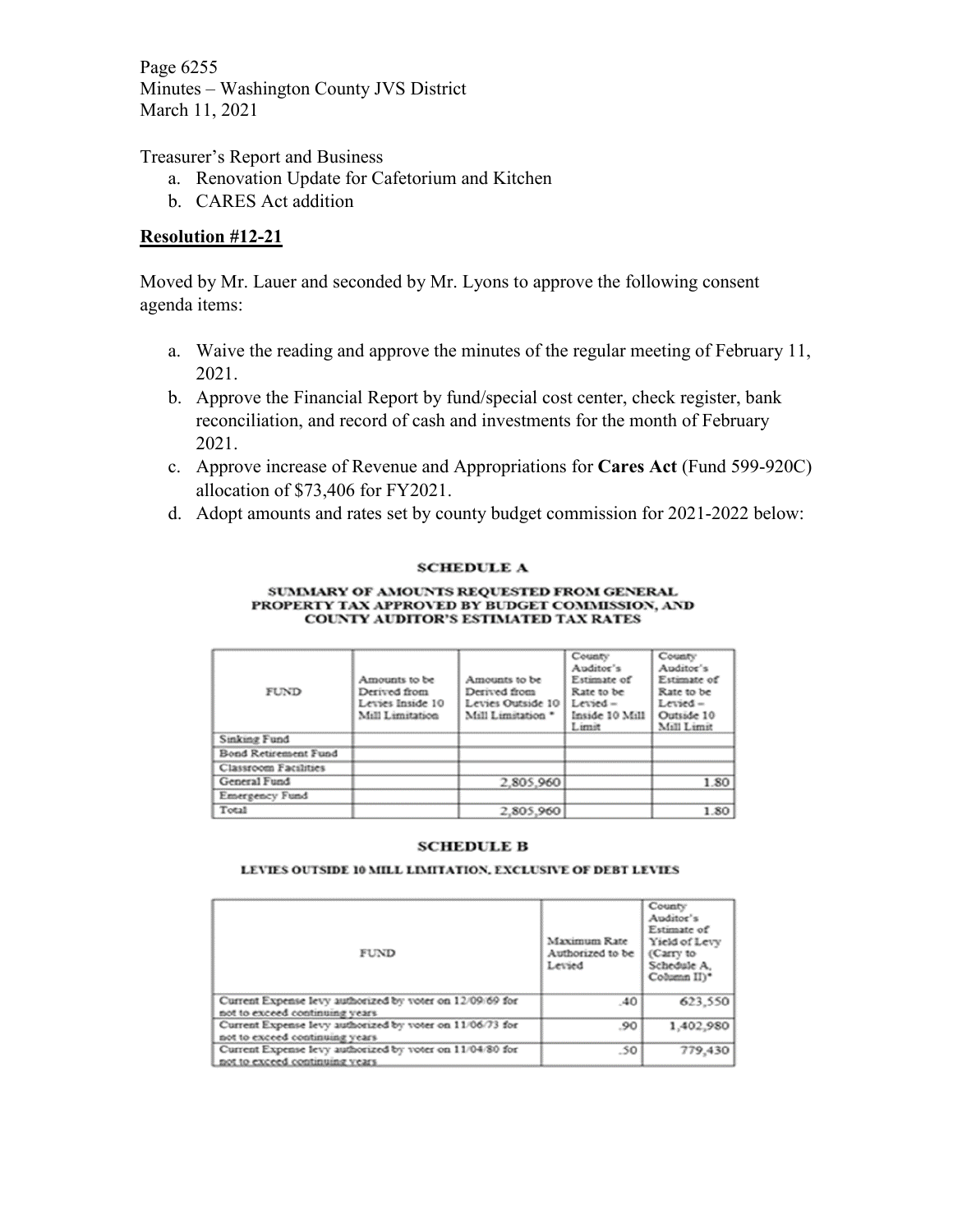Page 6256 Minutes – Washington County JVS District March 11, 2021

- e. Authorize the Treasurer to enter into an agreement with the Auditor of State's **Local Government Service (LGS)** for the purpose of compiling the generalpurpose financial statements for fiscal year ending June 30, 2021. Services will be performed at an anticipated cost, not to exceed \$10,800.
- f. Authorize the Treasurer to enter into an agreement with **V2A Architects** to develop plans, secure permits, and prepare all required documents for the Cafetorium & Kitchen Renovation project that will be bid within 30 days of execution of contract for work that will be completed on/or before August 6, 2021. Services will be performed at an anticipated cost, not to exceed \$46,000.
- Roll Call: Ms. Adams Hall, Absent; Mr. Arnold, Absent; Mr. Booth, Aye; Mr. Lauer, Aye; Mr. Lang, Aye; Mr. Lyons, Aye; Mrs. West, Aye. President West declared the resolution adopted.

Superintendent's Report and Business

- a. Sophomore Hands On
- b. Renovation Project
- c.  $4<sup>th</sup>$  Nine Weeks all student back on campus March 15, 2021
- d. Governor DeWine announced "catch-up" plan due April 1, 2021
- e. Diploma Seal Community Service
- f. New Robotics/Automation Program for 2021-2022 School Year

## **Resolution #13-21 – Recognize SkillsUSA State Competition Qualifiers**

Moved by Mr. Booth and seconded by Mr. Lyons to adopt the following resolution:

BE IT RESOLVED, The Washington County Joint Vocational School District Board of Education commends the following students and their teachers for their participation in the following contests for the 2020-2021 school year while representing the Career Center: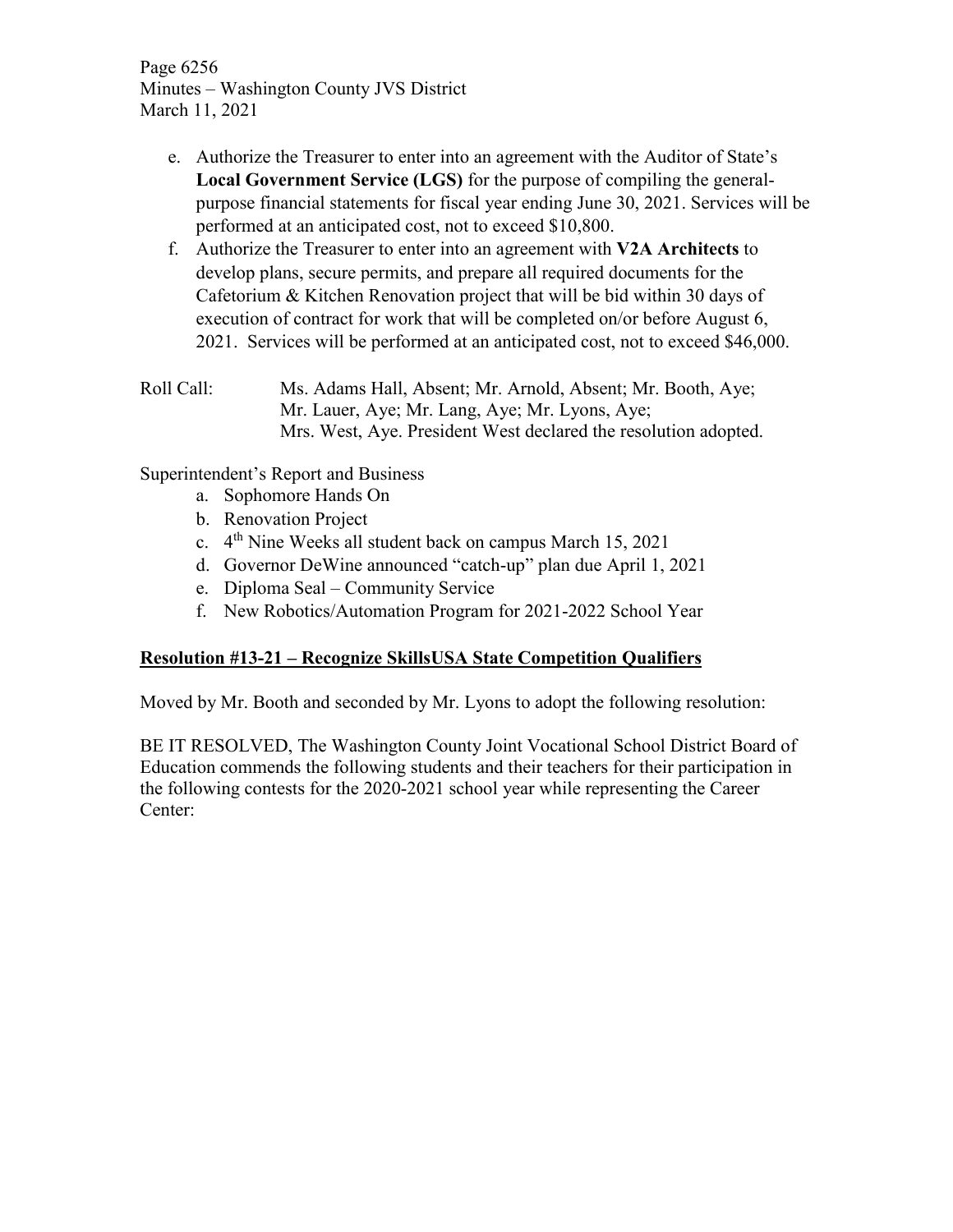Page 6257 Minutes – Washington County JVS District March 11, 2021

| <b>NAME</b>               | <b>PLACEMENT</b>      | <b>CONTEST</b>                  |
|---------------------------|-----------------------|---------------------------------|
| <b>Haily Chesser</b>      | $1st$ Place           | <b>Basic Health Care Skills</b> |
| Caeden Lynch              | 3 <sup>rd</sup> Place | Carpentry                       |
| <b>Hunter Simers</b>      | Straight-to-State     | Diesel Equipment                |
| David Bowen               | $1st$ Place           | <b>First Aid</b>                |
| Jaiton Lockhart           | 2 <sup>nd</sup> Place | <b>Industrial Motor Control</b> |
| <b>Austin Bland</b>       | Straight-to-State     | Masonry                         |
| <b>Brayden McAfee</b>     | $1st$ Place           | <b>Medical Math</b>             |
| Magdalynn Willey          | $1st$ Place           | <b>Medical Terminology</b>      |
| Kayla Vernon              | 2 <sup>nd</sup> Place | Nail Care                       |
| Kane Clinton              | $1st$ Place           | <b>Nurse Assistant</b>          |
| <b>Bishop Blankenship</b> | Straight-to-State     | <b>Related Technical Math</b>   |
| TEAM:                     |                       |                                 |
| <b>Haley Bledsoe</b>      | Straight-to-State     | Health Knowledge Bowl           |
| <b>Emily Buttermore</b>   | Straight-to-State     | Health Knowledge Bowl           |
| Samantha Gainer           | Straight-to-State     | Health Knowledge Bowl           |
| <b>Caeley Mincks</b>      | Straight-to-State     | <b>Health Knowledge Bowl</b>    |
| TEAM:                     |                       |                                 |
| Cordell Erb               | $1st$ Place           | <b>Team Works</b>               |
| <b>Dustin Hall</b>        | $1st$ Place           | <b>Team Works</b>               |
| Cail McKitrick            | 1st Place             | <b>Team Works</b>               |
| Sophia Pope               | 1 <sup>st</sup> Place | <b>Team Works</b>               |

Roll Call: Ms. Adams Hall, Absent; Mr. Arnold, Absent; Mr. Booth, Aye; Mr. Lauer, Aye; Mr. Lang, Aye; Mr. Lyons, Aye; Mrs. West, Aye. President West declared the resolution adopted.

## **Resolution #14-21**

Moved by Mr. Lauer and seconded by Mr. Lyons to approve the following consent agenda items:

- a. Accept a donation from Truck Sales & Services, Inc., PO Box 262, Midvale, OH \$200 for the Toolbox Giveaway in the Diesel Truck Mechanics program.
- b. Employ the following part-time Adult Technical Training instructor for the year ending June 30, 2021:

| <b>Name</b>                         | Area                                                 | Rate/Hr. | <b>Effective</b> |
|-------------------------------------|------------------------------------------------------|----------|------------------|
|                                     | *Amber Hasley   Medical Billing Specialist   \$20.80 |          | March 15, 2021   |
| *Pending BCI/FBI Background Checks. |                                                      |          |                  |

c. Employ the following substitute teachers at a rate of \$125/per day for 2020-2021 school year: Sherri Easterling (pending BCI/FBI Background Checks) & Alexandria Skinner.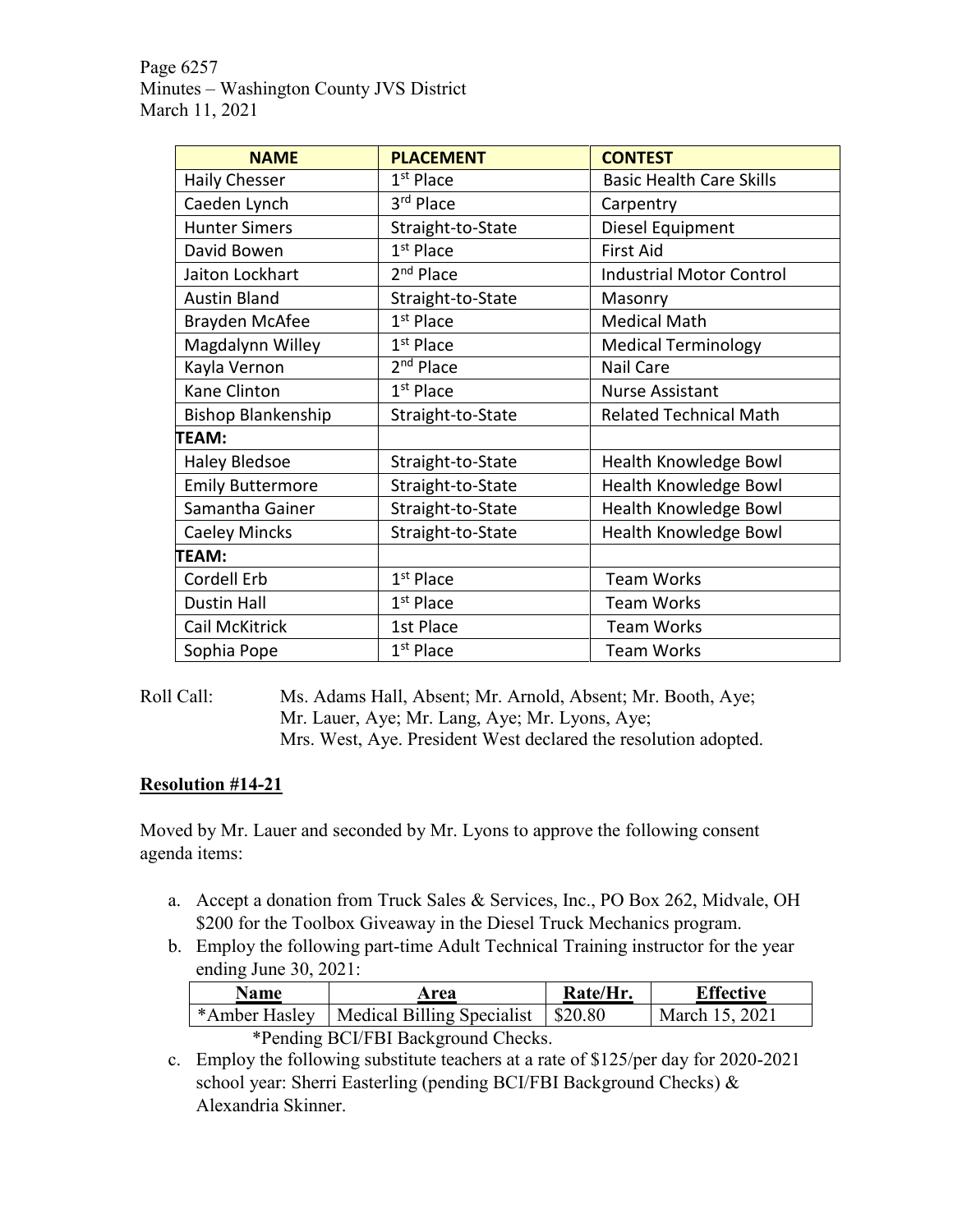d. Approve Student Supply Costs for 2021-2022 below:

| Program                          |            | Jr.    |            | Sr.    |
|----------------------------------|------------|--------|------------|--------|
| Auto Collision/Custom Paint      | Skills     | 24.00  | Skills     | 24.00  |
|                                  | Lab        | 101.00 | Lab        | 101.00 |
| Total                            |            | 125.00 |            | 125.00 |
| Auto Mechanics                   | Skills     | 24.00  | Skills     | 24.00  |
|                                  | Lab        | 86.00  | Lab        | 86.00  |
| Total                            |            | 110.00 |            | 110.00 |
| Building Technology/Carpentry    | Skills     | 24.00  | Skills     | 24.00  |
|                                  | Lab        | 0.00   | Lab        | 75.00  |
| Total                            |            | 24.00  |            | 99.00  |
| Cosmetology                      | Skills     | 24.00  | Skills     | 24.00  |
|                                  | Lab        | 243.00 | Lab        | 86.00  |
|                                  |            | 267.00 |            | 110.00 |
| Diesel Truck Mechanics           | Skills     | 24.00  | Skills     | 24.00  |
|                                  | Lab        | 78.00  | Lab        | 78.00  |
| Total                            |            | 102.00 |            | 102.00 |
| Digital Marketing                | <b>BPA</b> | 22.00  | <b>BPA</b> | 22.00  |
|                                  | Lab        | 93.00  | Lab        | 93.00  |
| Total                            |            | 115.00 |            | 115.00 |
| Electricity                      | Skills     | 24.00  | Skills     | 24.00  |
|                                  | Lab        | 76.00  | Lab        | 75.00  |
| Total                            |            | 100.00 |            | 99.00  |
| Graphic Design/Video Production  | BPA        | 22.00  | BPA        | 22.00  |
|                                  | Lab        | 78.00  | Lab        | 78.00  |
| Total                            |            | 100.00 |            | 100.00 |
| Heavy Equipment                  | Skills     | 24.00  | Skills     | 24.00  |
|                                  | Lab        | 176.00 | Lab        | 176.00 |
| Total                            |            | 200.00 |            | 200.00 |
| Landscape Contr. & Turf Mgt      | FFA        | 18.00  | FFA        | 18.00  |
|                                  | Lab        | 75.00  | Lab        | 75.00  |
| Total                            |            | 93.00  |            | 93.00  |
| Masonry                          | Skills     | 24.00  | Skills     | 24.00  |
|                                  | Lab        | 85.00  | Lab        | 0.00   |
| Total                            |            | 109.00 |            | 24.00  |
| Medical College Prep             | Skills     | 24.00  | Skills     | 24.00  |
|                                  | Lab        | 235.00 | Lab        | 198.00 |
| Total                            |            | 259.00 |            | 222.00 |
| Patient Health Care              | Skills     | 24.00  | Skills     | 24.00  |
|                                  | Lab        | 270.00 | Lab        | 165.00 |
| Total                            |            | 294.00 |            | 189.00 |
| Sports Medicine/Exercise Science | Skills     | 24.00  | Skills     | 24.00  |
|                                  | Lab        | 112.00 | Lab        | 109.00 |
| Total                            |            | 136.00 |            | 133.00 |
| Welding                          | Skills     | 24.00  | Skills     | 24.00  |
|                                  | Lab        | 0.00   | Lab        | 0.00   |
| Total                            |            | 24.00  |            | 24.00  |

2021-2022 SUMMARY OF SUPPLY COSTS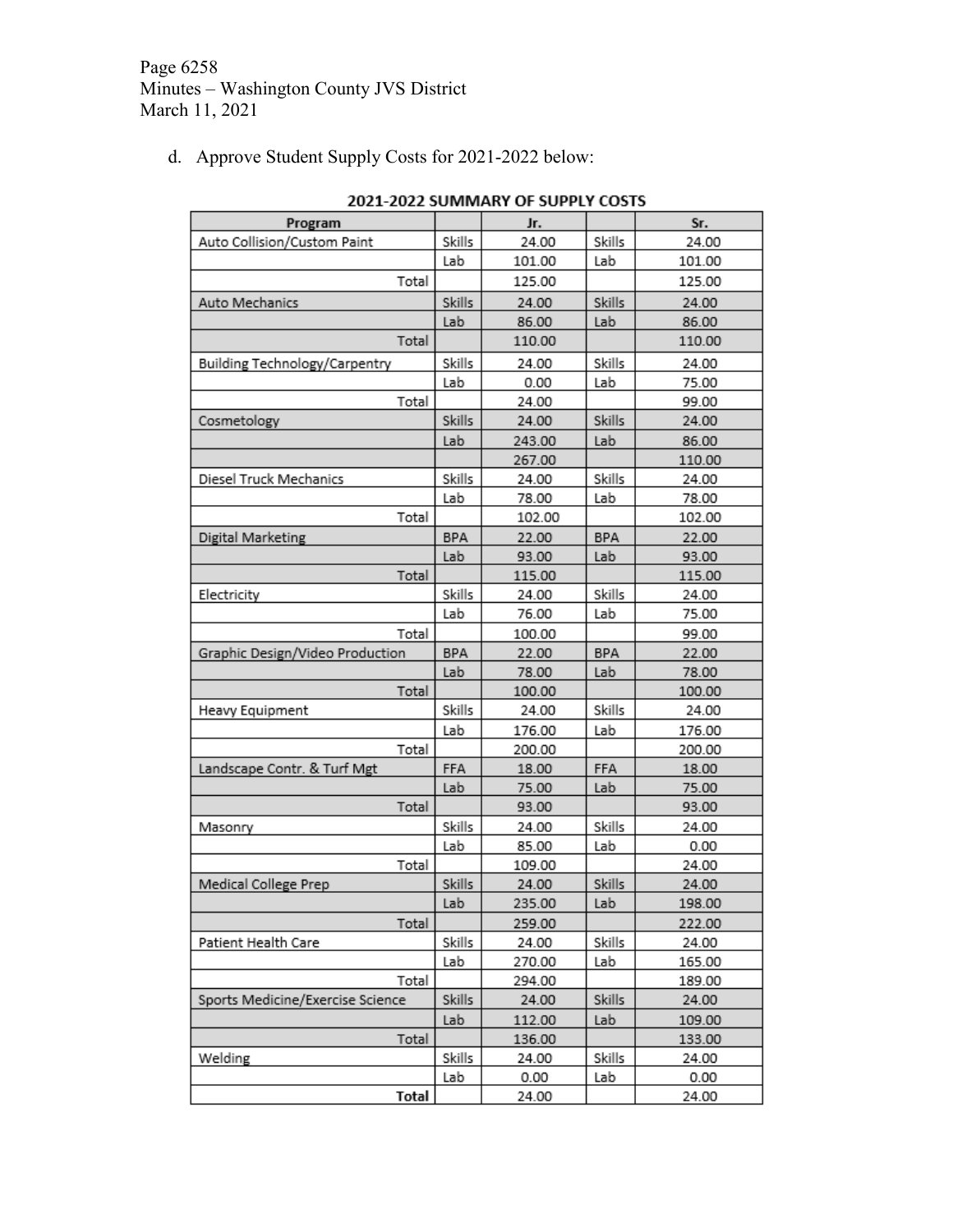Page 6259 Minutes – Washington County JVS District March 11, 2021

- e. Approve overnight trip for Cosmetology SkillsUSA students to participate in the state competition events in Piqua, OH on March 31 – April 1, 2021.
- f. Approve the Community Service Seal as part of the readiness graduation requirement for the Class of 2023 and beyond (noted below).

# WCCC Community Service Seal

40 hours of Community Service

- A student pursuing this seal must have a plan pre-approved by his/her school counselor. The plan will describe:
	- o What the student will do for community service and where
	- o A signature from someone at the organization agreeing to the community service hours
	- o A minimum of 5 hours at any one place of service
- Students pursuing this seal will track their own hours and obtain their own signatures on the attached "community service log"
- Service hours must be documented and completed no later than May 1 of the  $\bullet$ student's senior year

Examples of community service which will count toward the requirements are:

- Participation in any service project conducted by a service organization such as Scouts, 4-H, Interact Club, Church, etc.
- Participation in a community service event or fund raising event held for the good of the community.
- Personal projects which benefit a member of the community or the community at large such as helping an invalid or elderly person (not a family member) with household chores, visitation to a nursing home, volunteer work in a community institution (library, hospital, etc.) tutoring younger students or projects to benefit others.

Examples of activities which will not count toward the requirement are:

- Membership in service organization (without participating in service activities)
- Participation in any activity for which an individual receives compensation.
- Membership in a school band or team sport
- Court ordered community service

While it is impossible to list all examples, it is generally understood that community service recognition is for participation in the community for the express purpose of helping others.

Roll Call: Ms. Adams Hall, Absent; Mr. Arnold, Absent; Mr. Booth, Aye; Mr. Lauer, Aye; Mr. Lang, Aye; Mr. Lyons, Aye; Mrs. West, Aye. President West declared the resolution adopted.